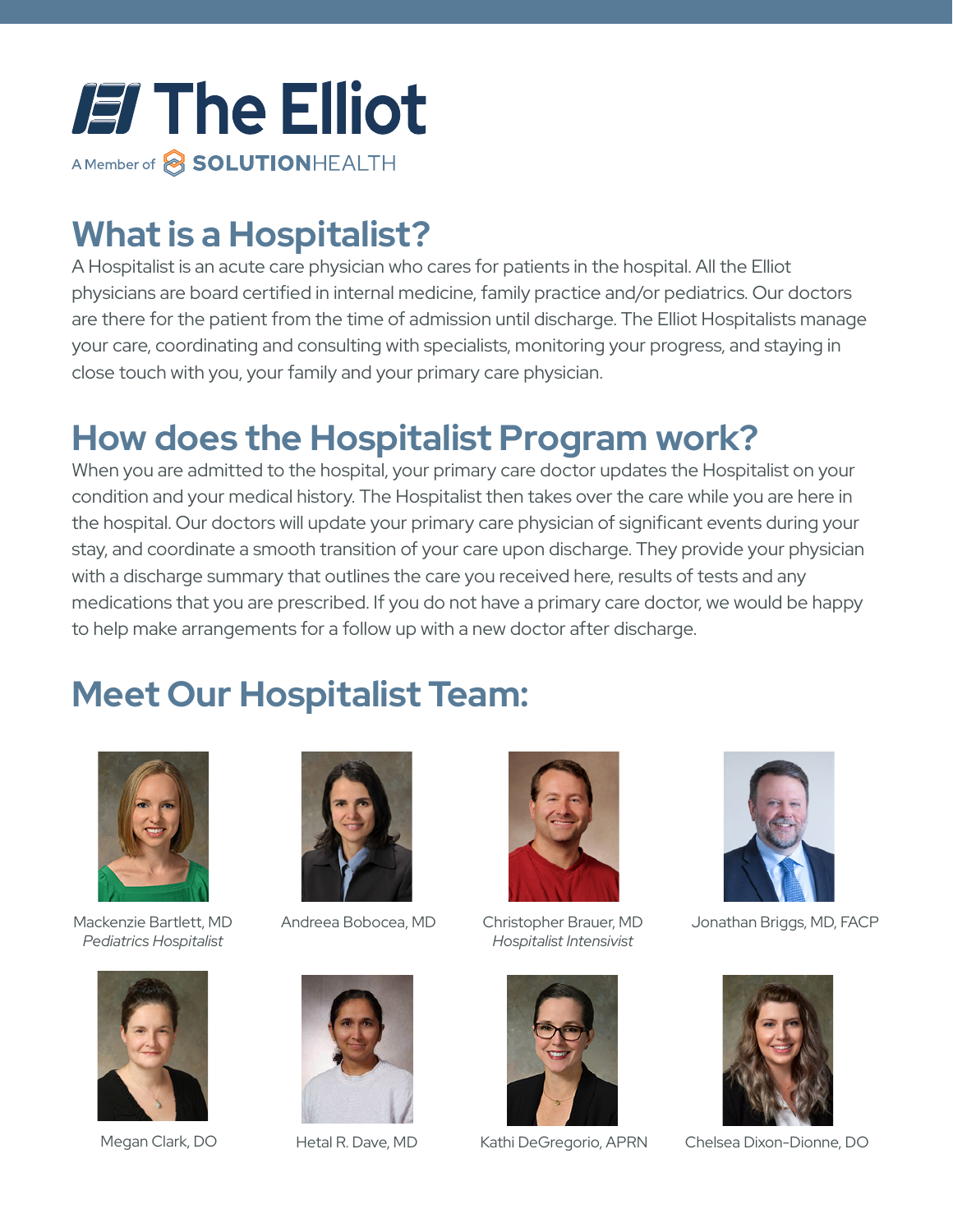

Henry John James Ess IV, DO Hina Haque, MD Allison Harb, PA-C







Angel Honor, MD







Allison A. Hutson, DO Blair Johnson, MD Colleen Del Rosario Jocson, MD





Lauren Kasparian, APRN



Vahagn Kotsinyan, MD Manuel Labour, MD Jerry Landry, APRN Jessica Lavoie, PA-C









Pia Marie E. Lehouillier, MD Luigi Lim, MD Stephen Loosigian, DO







Jessica McIntyre, MD *Pediatrics Hospitalist*





Hazel Marzan, MD - Jessica McIntyre, MD - Matthew Meagher, PA-C - Toyin Oshin, APRN



Marjan Makatam-Abrams, MD *Pediatrics Hospitalist*